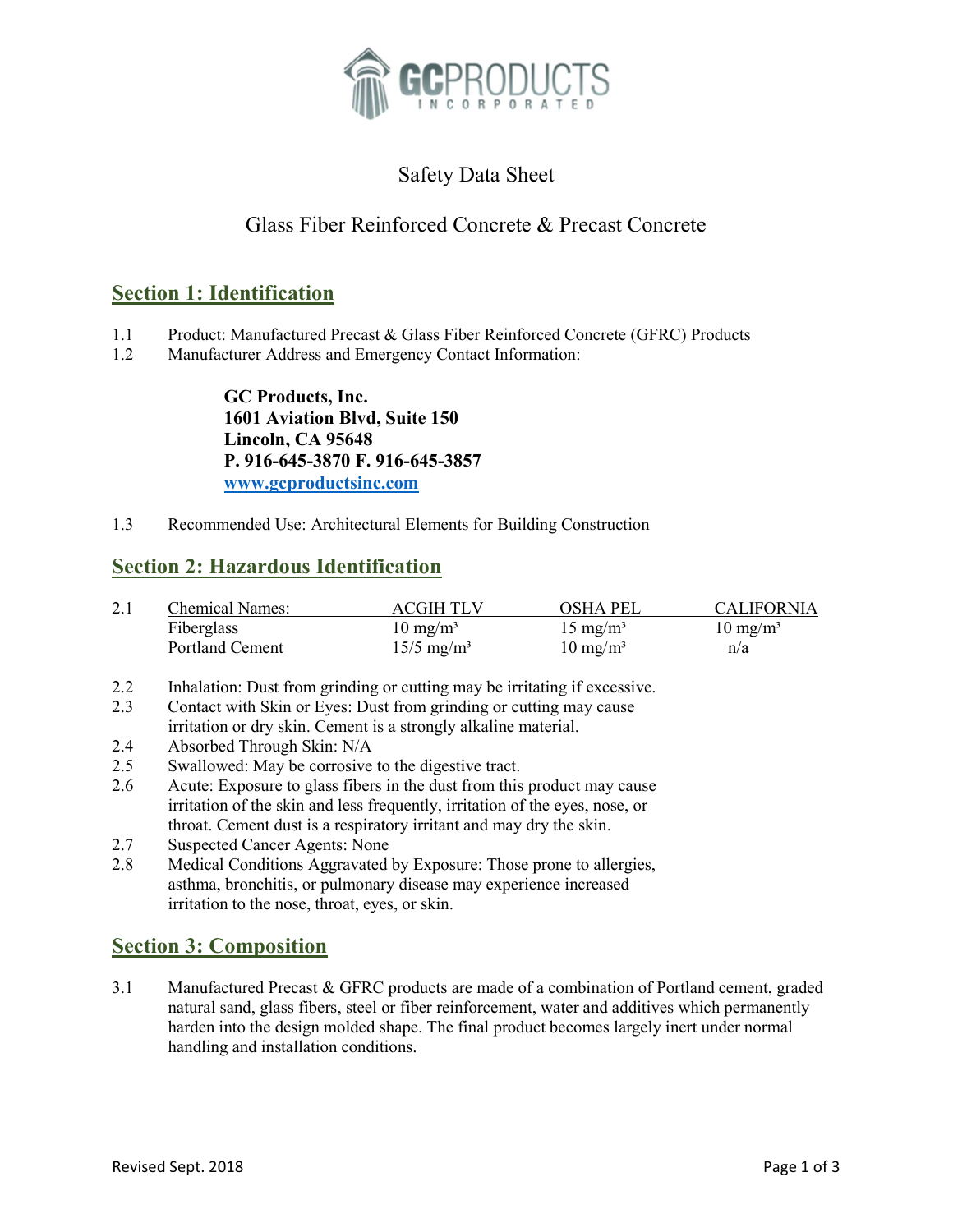

## Section 4: First Aid Measures

- 4.1 Eye Contact: Wash with distilled water. Consult a physician if irritation persists.
- 4.2 Skin Contact: Wash with water.
- 4.3 Inhaled: Remove to fresh air. Consult a physician if irritation persists.
- 4.4 Swallowed: Dilute by giving two 8 oz. glasses of milk or water followed by fruit juices or diluted vinegar to neutralize the alkali from the cement. Consult a physician.

### Section 5: Fire Fighting Measures

- 5.1 Flash Point: Non-Combustible
- 5.2 Auto-Ignition Temperature: N/A
- 5.3 Fire Extinguishing Compounds: Use which is appropriate for fire on surrounding materials: Water Spray, Carbon Dioxide, Foam, Dry Chemical or Other.
- 5.4 Special Firefighting Procedures: None
- 5.5 Unusual Fire and Explosion Hazards: None

### Section 6: Accidental Release Measures

6.1 There are no accidental release measures associated.

### Section 7: Handling and Storage

- 7.1 Handling manually, use work gloves.
- 7.2 Handling mechanically, use proper mechanical or hydraulic equipment to control and install heavy products.
- 7.3 Store in dry area.

## Section 8: Exposure Controls

- 8.1 Ventilation and Engineering Controls: Local exhaust, if above TLV, during cutting or grinding.
- 8.2 Respiratory Protection: NIOSH approved respirator for dust if above TLV during cutting or grinding.
- 8.3 Eye Protection: Dust goggles or safety glasses during cutting or grinding.
- 8.4 Gloves: Light weight or work gloves may help reduce skin irritation.
- 8.5 Other Clothing and Equipment: Coveralls or work clothes to protect street clothes from dust.
- 8.6 Work Practices, Hygienic Practice: Keep dust production to a minimum. Keep work area clean. Do not use compressed air to "blow down" clothing. Wash exposed skin surfaces regularly with soap and water.